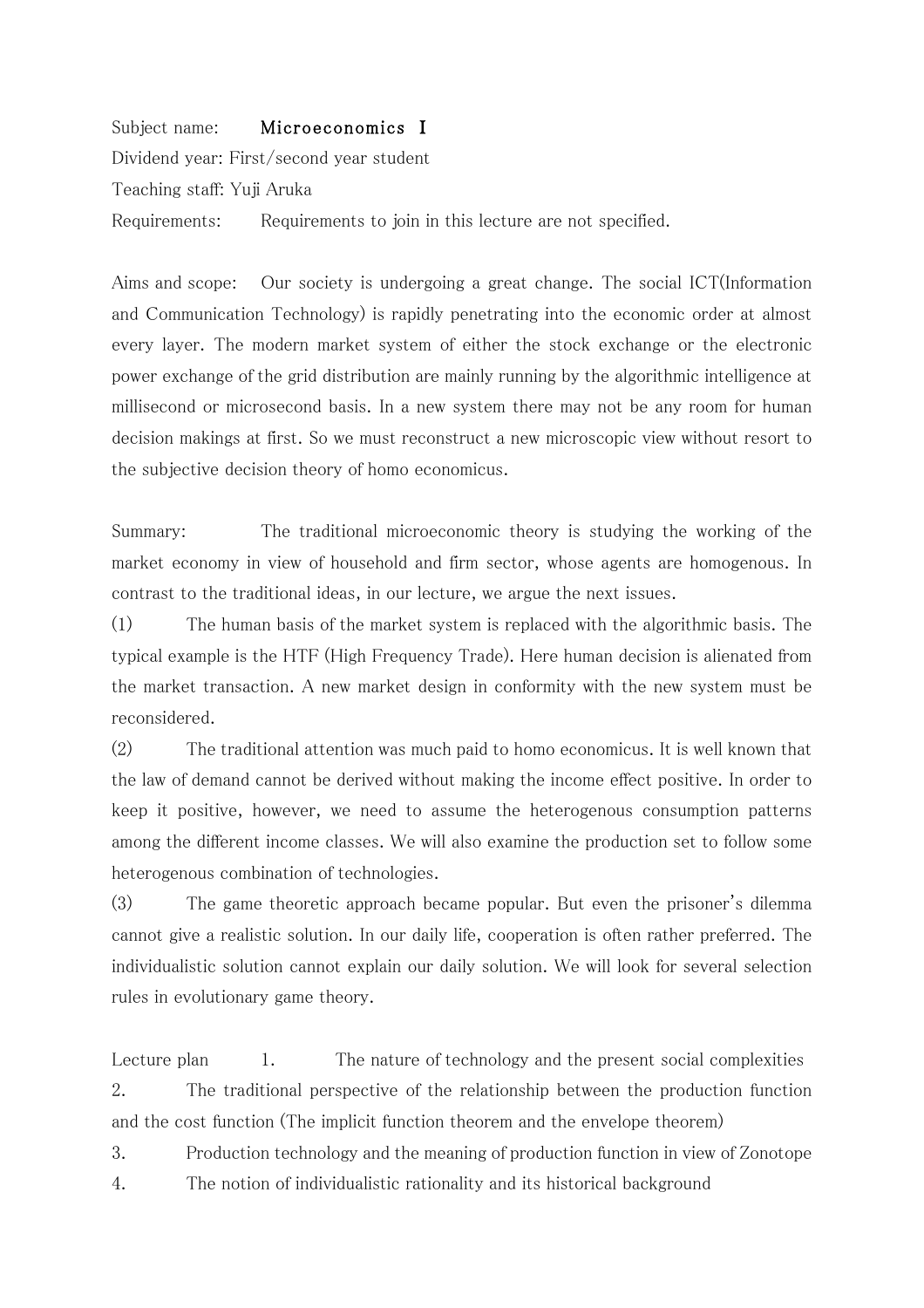5. The mechanism of the classical commodity exchange

6. The mechanism of the stock exchange in view of the artificial intelligent market simulator

7. The algorithm of a stock price generation

8. The prisoner's dilemma and its evolutionary interpretation

9. The elementary proof of a utility function based on the individualistic preference ordering

10. The derivation of demand function based on an individualistic utility maximisation

11. The multi-nomial logit utility applied to an interpersonal framework

12. The ideas of Pareto optimality, gift transfer on the Edgeworth box diagram

13. An elementary proof of a core allocation (a limit theorem) by coalition formation

14. The theory of heterogenous interaction in view of the theory of duopoly

Evaluation: Two ways for grade the credit:

1. Do a paper on the given subjects.

2. Days attended

Materials: Yuji Aruka, Evolutionary Foundations of Economic Science: How Can Scientists Study Evolving Economic Doctrines from the Last Centuries?, Series: Evolutionary Economics and Social Complexity Science, Vol. 1, Springer, November2014, 223pp.

Yuji Aruka, Complexities of Production and Interacting Human Behaviour, Physica Verlag[Springer Heidelberg], April 2011, 272pp.

Note: The distributed materials brought at lecture should be carefully kept. Each time when lecture is finished, you should make your short comment/opinion to the lecture. You are also recommended to read the textbooks in the above.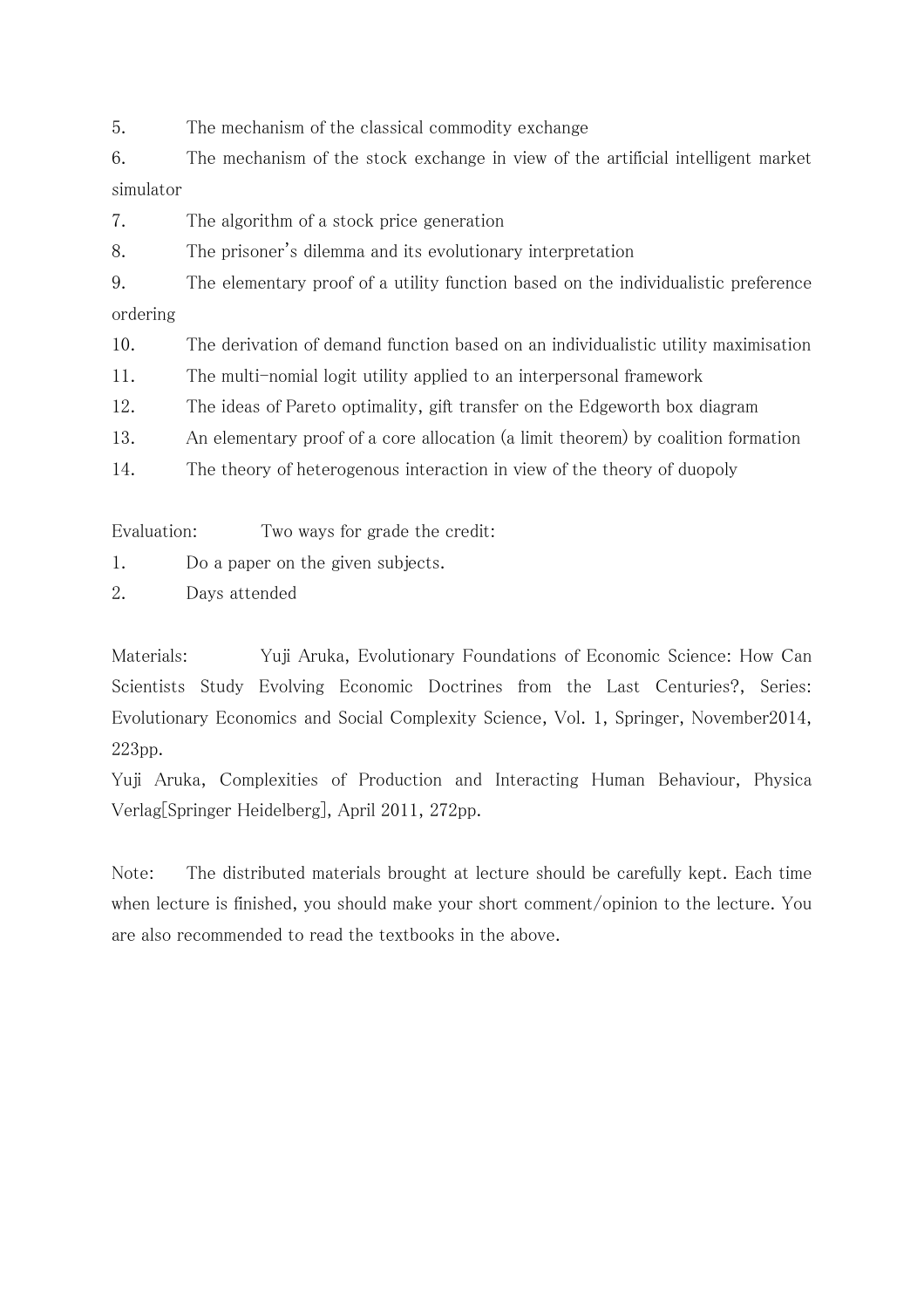## Subject name: Evolutionary economics I

Dividend year: First/second year student 㼀eaching staff: Yuji Aruka Requirements: Requirements to join in this lecture are not specified.

Aims and scope: Evolutionary economics is interested in re-domianing the basic variables to accommodate an essentially evolving socio-economics system. It may also be demonstrated that an economic system cannot stand by itself irrespective of a particular institution and/or history. So human rationality does not necessarily play a main role in economic disciplines. This kind of approach will be connected with the idea of "social complexity science".

Summary: To use my favorite phrase, an air fighter is no longer an air fighter in the sense that stability is no longer part of its structural design. Car has a similar story. The control of modern vehicles is becoming further removed from human input with an adaptive cruising system. This also applies to the market. The revisionist approach depending on the individualistic rationality therefore does not fully describe the essential transformations emerging in the world.

The lecture will in principle refer to the leucutre's own new book:

Yuji Aruka, Evolutionary Foundations of Economic Science: How Can Scientists Study Evolving Economic Doctrines from the Last Centuries?, Series: Evolutionary Economics and Social Complexity Science, Vol. 1, Springer, November2014, 223pp.

Another book of the reader will be helpful to aid study:

Yuji Aruka, Complexities of Production and Interacting Human Behaviour, Physica Verlag[Springer Heidelberg], April 2011, 272pp.

- Lecture plan: The plan of the weeks:
- 1. Historical Reviews Around Evolving Ideas of the Invisible Hand
- 2. Some Myths of Modern Economics
- 3. The Historic Design of the Demand Law and Its Reconstruction
- 4. Reconstructing Demand theory
- 5. Network Analysis of Production and Its Renewal
- 6. historical Background to Network Thinking
- 7. Matching Mechanism Differences Between Classical and Financial Markets
- 8. The Matching Mechanism in the U-Mart Experiment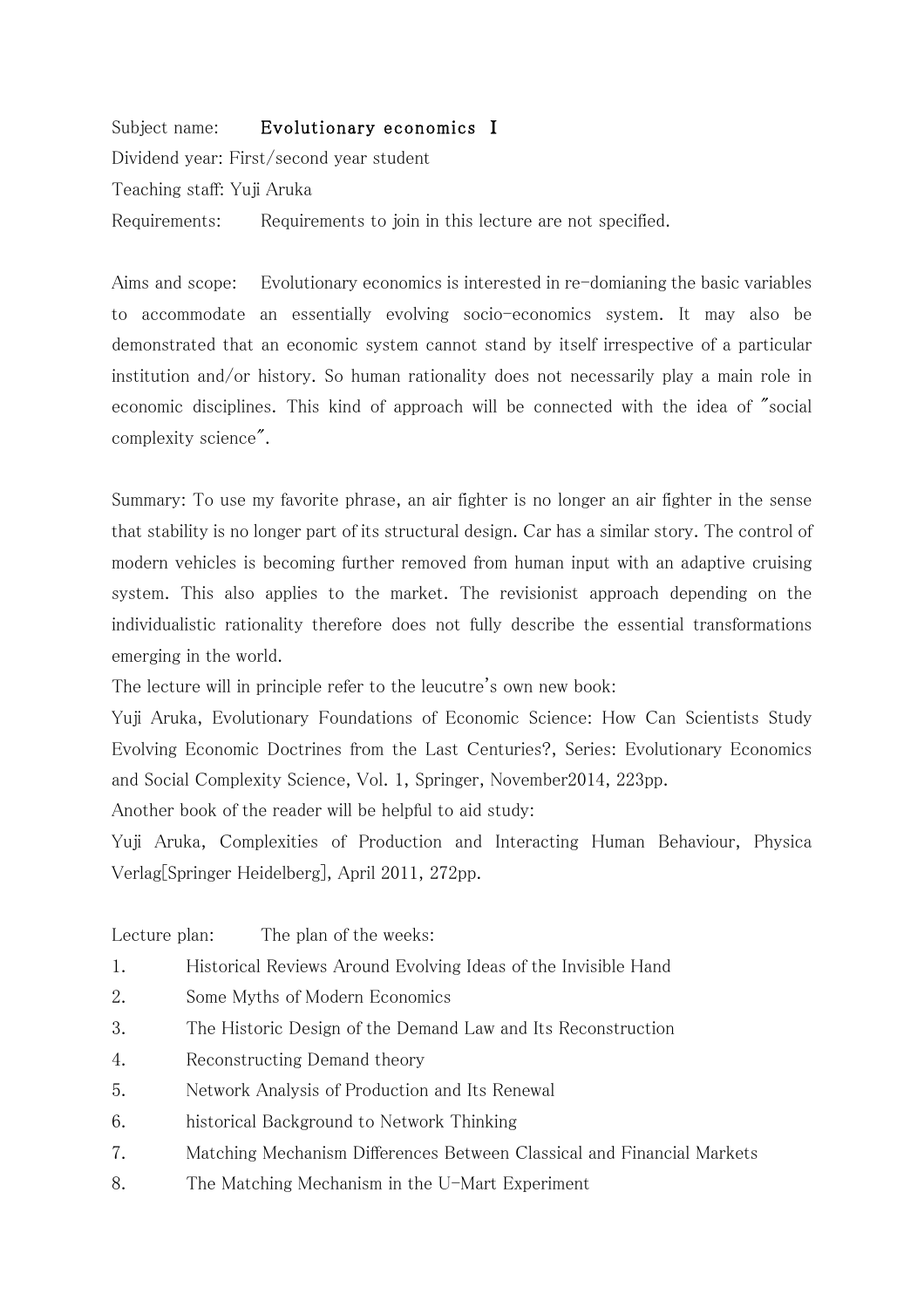- 9. The Evolution of the Market and Its Growing Complexity
- 10. Some Instances of Technological Revolution
- The Complexities Generated by the Movement of the Market Economy 11.
- 12. Heavy Tail Distributions with heavier Randomness
- 13. Trader Dynamics to Generate Financial Complexity
- 14. Avatamsaka Stochastic Process
- 15. Summing up

Evaluation: Two ways for grade the credit:

- 1. Do a paper on the given subjects at the end of then semester.
- 2. Days attended

Materials: Yuji Aruka, Evolutionary Foundations of Economic Science: How Can Scientists Study Evolving Economic Doctrines from the Last Centuries?, Series: Evolutionary Economics and Social Complexity Science, Vol. 1, Springer, November 2014, 223pp.

Yuji Aruka, Complexities of Production and Interacting Human Behaviour, Physica Verlag Springer Heidelberg], April 2011, 272pp.

Note: The distributed materials brought at lecture should be carefully kept. Each time when lecture is finished, you should make your short comment/opinion to the lecture. You are also recommended to read the textbooks in the above.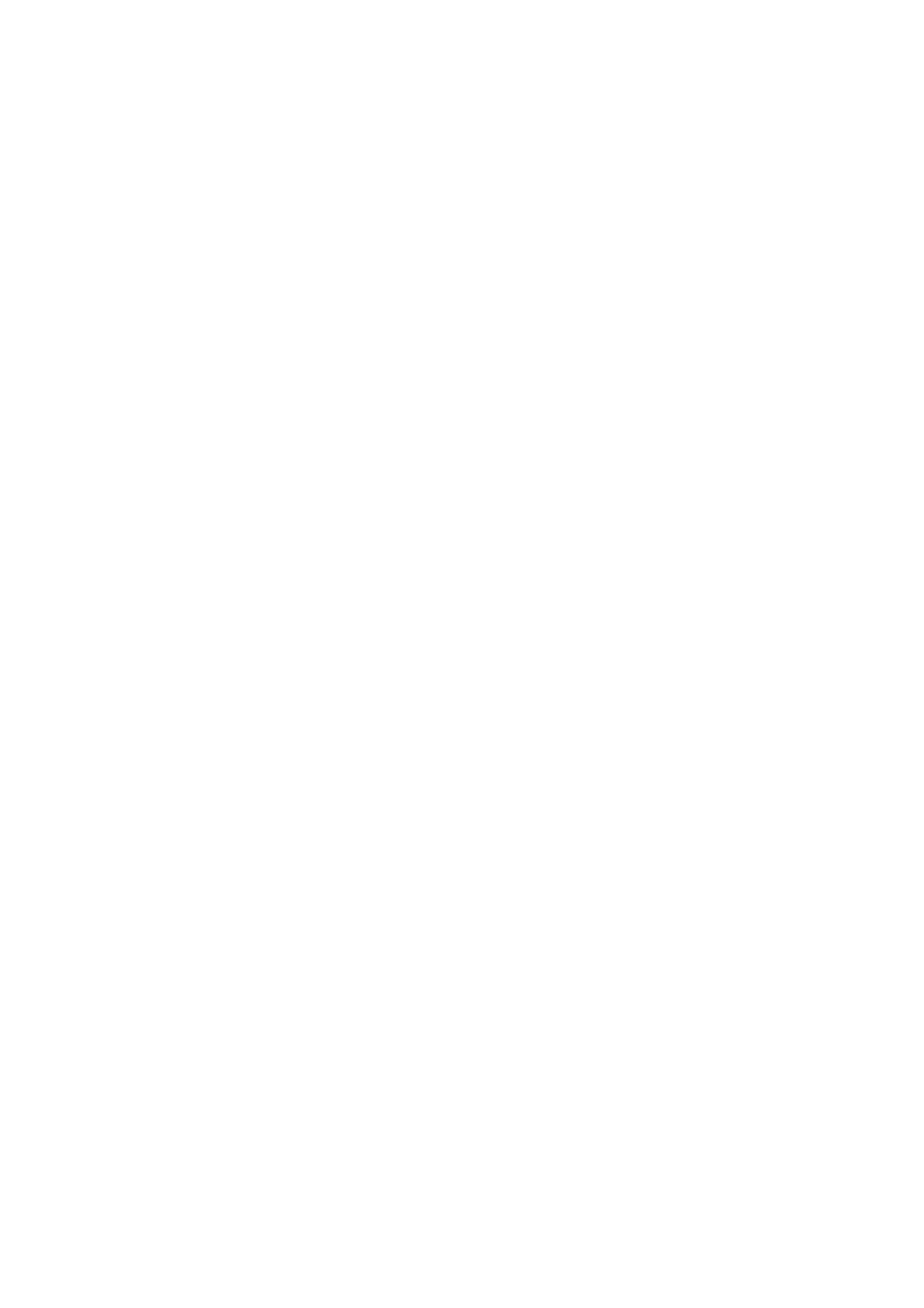Subject name: Service Sciences and the Related Economic Matters Dividend year: First/second year student Teaching staffs: Yuji Aruka(coordinator), Kiyoshi Izumi(U. Tokyo), Akira Ide(Otemon-GakuinU.) Hiroshi Sato(NDA), Yuriko Sawatani(TUT), Mieko Tanaka(Meiji U.), Takashi Hashimoto(JAIST), Kazuyoshi Hidaka(TIU), Hideyuki Mizuta(IBM), Takayuki

```
Mizuno(NII)
```
Requirements: Requirements to join in this lecture are not specified.

Aims and scope: We aims at understandings on "services" as decisive factor in the modern mode of production. We have several newly added modern features on our society and economic system. One feature is that our society is dominated by Information and Communication Technologies (ICT). In ICT field, it is needless to say that the idea of "service" is decisively important. Another is that the service class of the society is newly emerging. The new class is also getting powers to the new society. These points of view will suggest a new science, a new service innovation, and also provide you with a new idea of social system design. See the URL of Service Research and Innovation Institute (for Deriving Innovation for IT Enabled Services):

http://www.thesrii.org

Summary: Service Science is a new field developed by the initiative of IBM since 2004, in particular, Alamden Research Center. Now many universities and institutions created the programs specialized for this filed. 㼀his is a study of business methods to create and capture value, technology tools to reengineer processes and organizational culture to motivate and align people, and their collective impact on evolution of effectiveness and efficiency in the performance of services. Incidentally, we invite active (or former) senior researchers from IBM Research  $-$  Tokyo and eminent professors from universities (㼁niversity of 㼀okyo, or 㼀okyo Institute of 㼀echnology, for example), who are committed to studying service sciences. Incidentally, this is a serial lecture of various visiting lectures, though Yuji Aruka, the coordinator, always gives guidance and introduction in advance, as well as comments in the classroom.

Lecture plan: The class plan will be arranged in the following manner:

1. What is Service Science?

2. Analyzing the main characteristics of the economy of service providing activities by agent-based modeling or econophysics.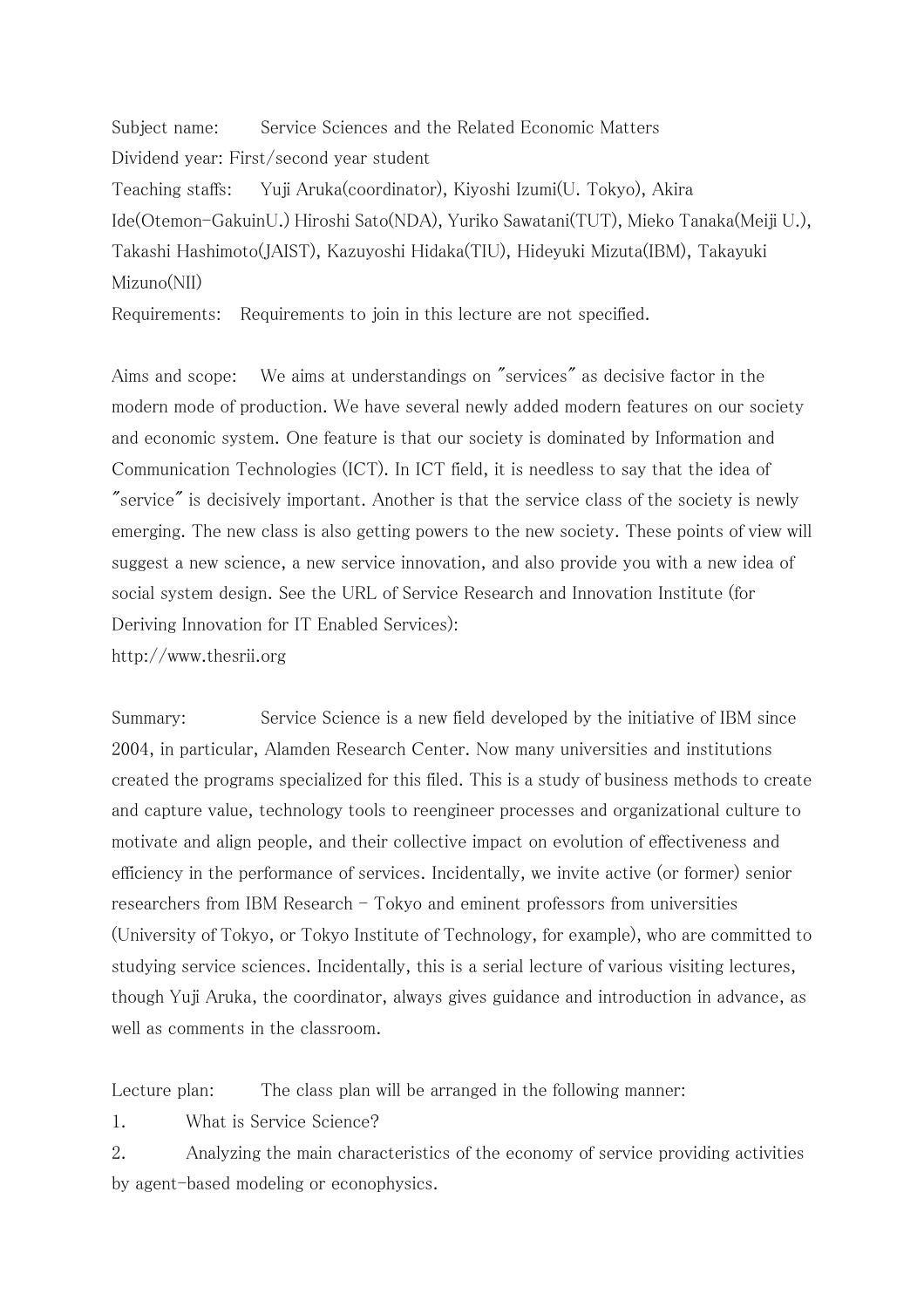3. Analyzing some human behavior in service related matters.

4. The tourism in view of service science

In details as follows:

1. Introductory Guidance of Service Science

2. (Prof. Kazuyoshi Hidaka, Tokyo Institute of Technology, a formar manager of IBM Research) A General theory of Service Science

3. (Dr. Hideyuki Mizuta, Senior Researcher, IBM) Service Science and Big Data Application

4. (Prof. Sawatani, Tokyo University of Technology, formerly an IBM researcher) Service Science and Its Development

5. (Prof. Yuriko Sawatani, Tokyo University of Technology, formerly an IBM researcher) Service Science and Its Innovation

6. (Professor Hiroshi Sato, National Defense Academy) Service Science and Machine Learning

7. (Professor Kiyoshi Izumi, 㼁niversity of 㼀okyo) Data/㼀ext Mining in the Financial System,

8. (Prof. 㼀akayuki Mizuno, National Institute of Informatics) Econophysics

9. (Professor Takashi Hsahimoto, JAIST) Knowledge Science

10. (Professor Takashi Hsahimoto, JAIST) Language Game

11. (Professor Mieko Tanaka, Meiji University) Randomness Test, and Visualization of Big Data

12. (Professor Mieko Tanaka, Meiji University) Financial System in view of Big Data

13. (Prof. Akira Ide, Otemon Gakuin University) Tourism as Service Science

14. (Prof. Akira Ide, Otemon Gakuin University) Dark Tourism

15. Summing up

Evaluation: Two ways for grade the credit:

1. Do a paper on the given subjects.

2. Days attended

Materials: The distributed materials brought by lecturers should be carefully kept. Each time when lecture is finished, you should make your short comment/opinion to the lecture.

Subject name: Coping with Crises in Complex Socio-Economic Systems 㼃orkshop

Dividend year: First/second year student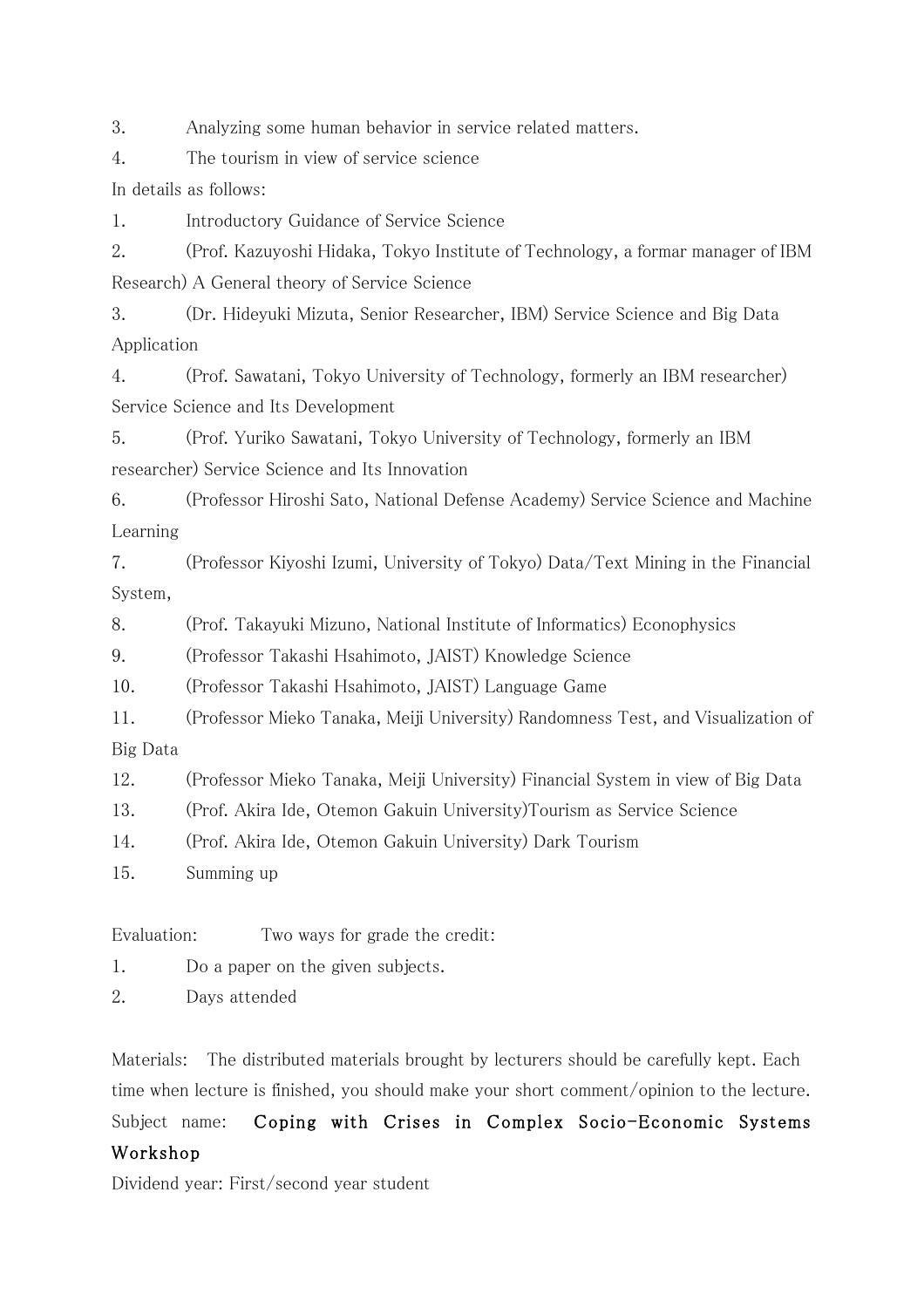㼀eaching staffs: Eizo Akiyama, Yuji Aruka (coordinator), Akinori Isogai, Yasuhiro Inoue, Mieko Tanaka, Jun Tanimoto, Takashi Hashimoto

Requirements: No requirement; This lecture is open mainly for students from overseas. But Japanese students also are much welcome.

Aims and scope This lecture is served for reconsiderations of the current socio-economic crisis in view of evolutionary and institutional aspects.

Summary: The present world indeed is fulfilled with many such serious crises as environmental crises, the collapse of transportation systems, as well as financial and social crises such as poverty, social conflicts or wars. Complexity then is one of the key features for understanding the modern world with volatile, fluctuating, and disruptive phases, many of which might give rise to crises in the above, in particular, socio-economic systems: unstable and dangerous situations that are characterized by abrupt and large-scale changes. In the recent studies, similar common phases are often found in many different fields between society and nature: business, marketing, finance, economy, innovation, urban/traffic system, artificial/web intelligence,

human behaviour/population/epidemics, biology, physics and so on. Analyzing these issues and integrating such insights could contribute to discover any useful mean for managing such a crisis. Incidentally, this is a serial lecture of visiting lectures of various fields, though Yuji Aruka, the coordinator, always gives guidance and introduction in advance, as well as comments in the classroom.

Lecture plan: The coordinators of this serial lecture will arrange the prominent lecturers inside and outside our university, sometimes, internationally, to argue and discuss these issues in order to solve our pressing problems. The lectures currently depend on the lecturers' ongoing studies. So it is better for students to know how the last lectures (Winter 2015) has been accomplished. The lecture subjects of the last year is as follows:

1.(㻿ept 29) Yuji Aruka Faculty of Commerce:(guidance) Evolutionary Foundations for Economic Science: How Can Scientists Study Evolving Economic Doctrines from the Last Centuries?

2. (Oct 6) Bertram Schefold, Goethe University, Frankfurt  $a/M$ : The applicability of modern economics to forms of capitalism in antiquity: Some theoretical considerations and textual evidence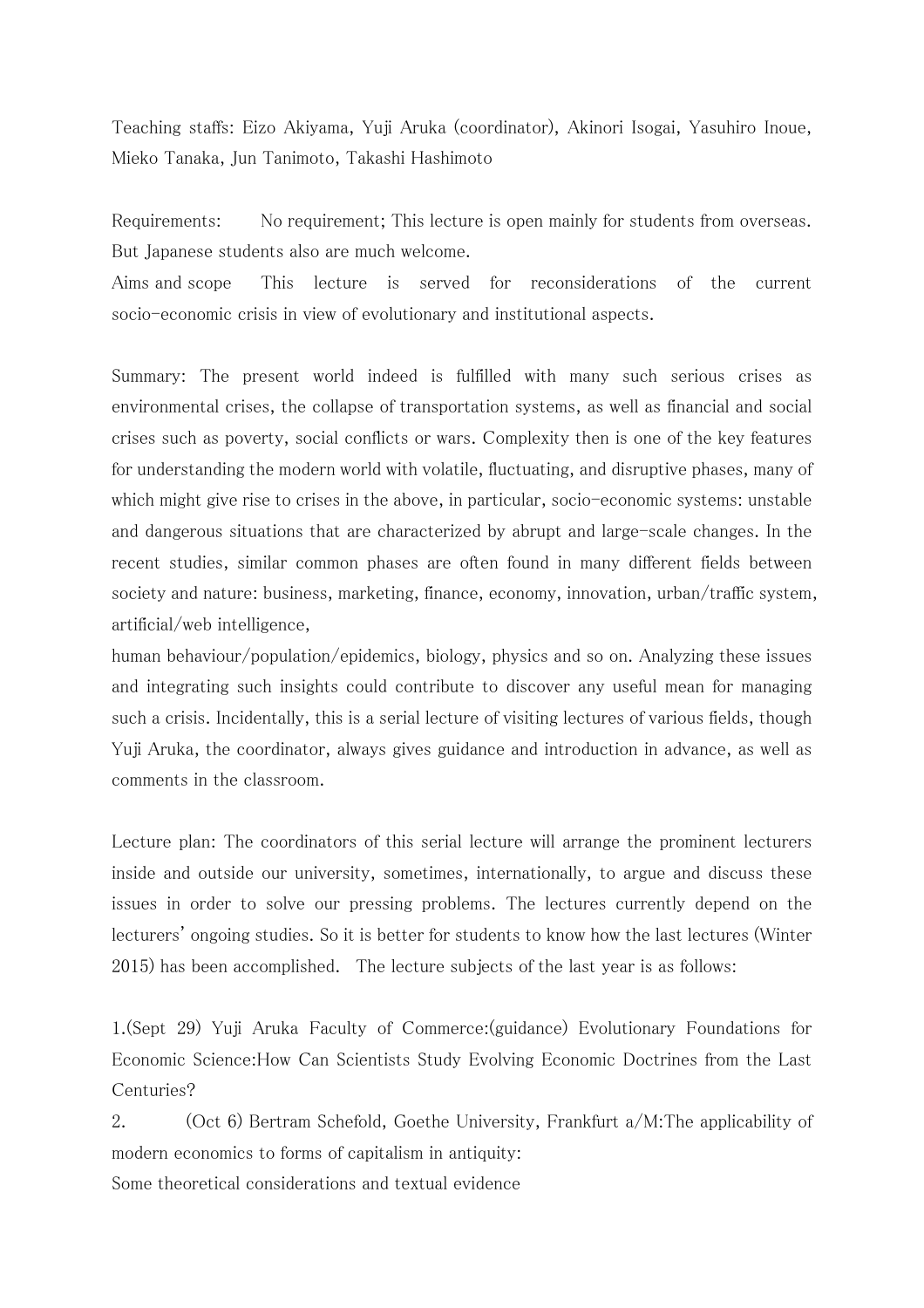3. (Oct 13) Yuji Aruka Faculty of Commerce: Historical Reviews Around Evolving Ideas of the Invisible Hand

4. (Oct 20) Hideaki Aoyama, Kyoto University(Physics): Deflation and Money

5. (Oct 27) Yuji Aruka Faculty of Commerce:Matching Mechanism Differences Between Classical and Financial Markets

6. (Nov 3) Mieko Tanaka, Tottori University(computer Science): The Strongest Strategies Evolved in the IPD

7. (Nov 10) Eizo Akiyama, Tsukuba University(Informatics and engineering): Researches on the Evolution of Cooperation

8.(Dec 8-1) Shigeaki Ogibayashi, Chiba Institute of Technology: Introduction to agent-based modelling and simulation of macroeconomic systems (I)

9. (Dec 8-2) Shigeaki Ogibayashi, Chiba Institute of Technology: Introduction to agent-based modelling and simulation of macroeconomic systems (II)

10. (Dec 15) Hiroyasu Uemura, Yokohama National University: The Comparative Analysis of the Japanese and Chinese Economies: Institutions, Industries and Growth

11. (Dec 22-1) Jun Tanimoto, Kyushu University: Socio-physics approach on social networks & evolutionary games(I)

12. (Dec 22-2) Jun Tanimoto, Kyushu University(Interdisciplinary School of Engineering Sciences): Socio- physics approach on social networks & evolutionary games(II) 13. (Jan 5) Yoshi Fujiwara, Hyogo 㼁niversity(Physics/㻿imulation): Fiscal Sustainability and Sovereign Debt Network: Data and Discussion

14 (Jan 20-1) 㼀akashi Hashimoto, Japan Advanced Institute of Technology(Knowledge Science): Knowledge Science(I)

15 (Jan 20-2)㼀akashi Hashimoto, Japan Advanced Institute of Technology(Knowledge Science): Knowledge Science(II)

Evaluation: Two ways for grade the credit:

1. Do a paper on the given subjects.

2. Days attended

Materials: Yuji Aruka, Evolutionary Foundations of Economic Science: How Can Scientists Study Evolving Economic Doctrines from the Last Centuries?, Series: Evolutionary Economics and Social Complexity Science, Vol. 1, Springer, November2014, 223pp.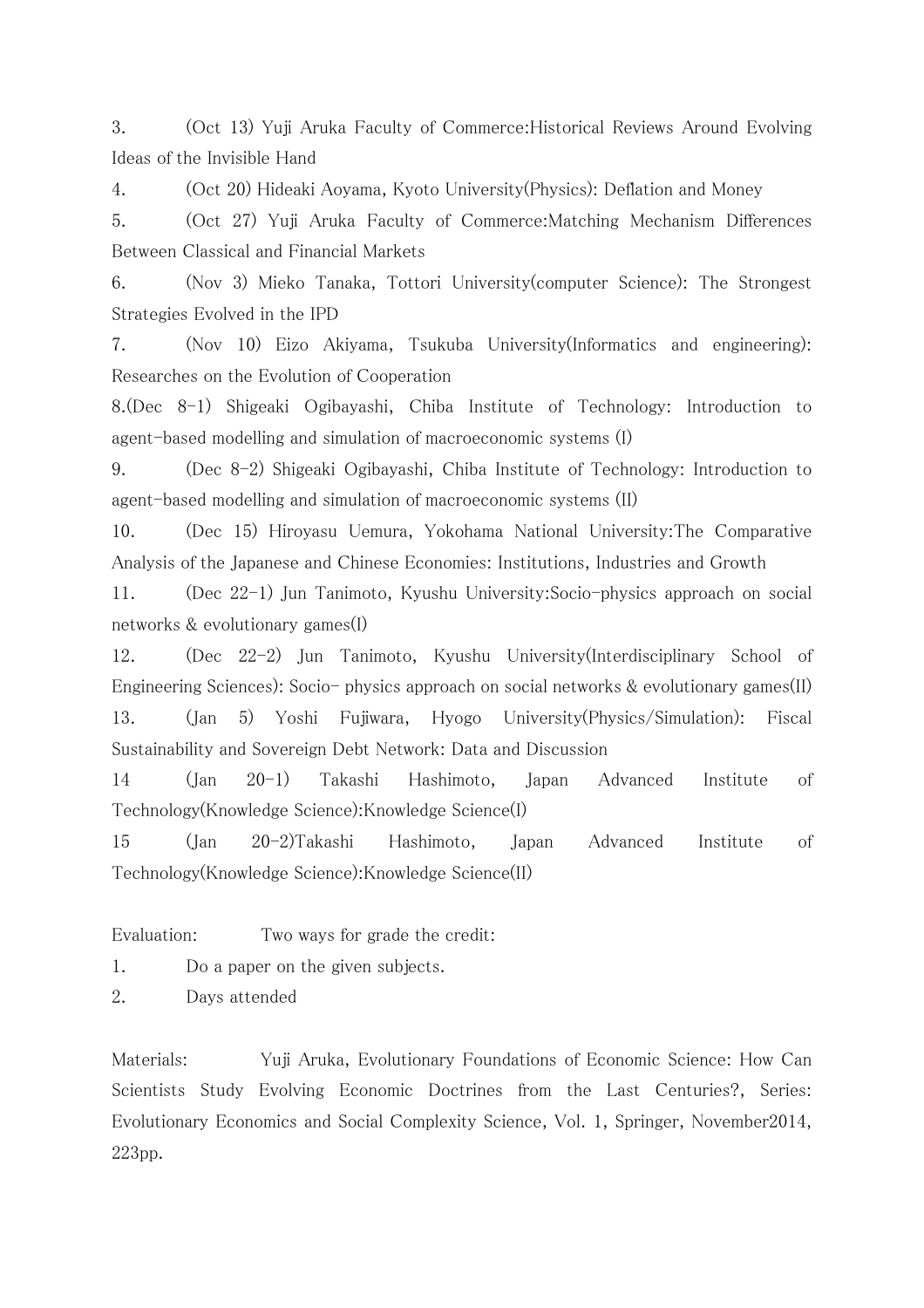Note: The distributed materials brought by lecturers should be carefully kept. Each time when lecture is finished, you should make your short comment/opinion to the lecture.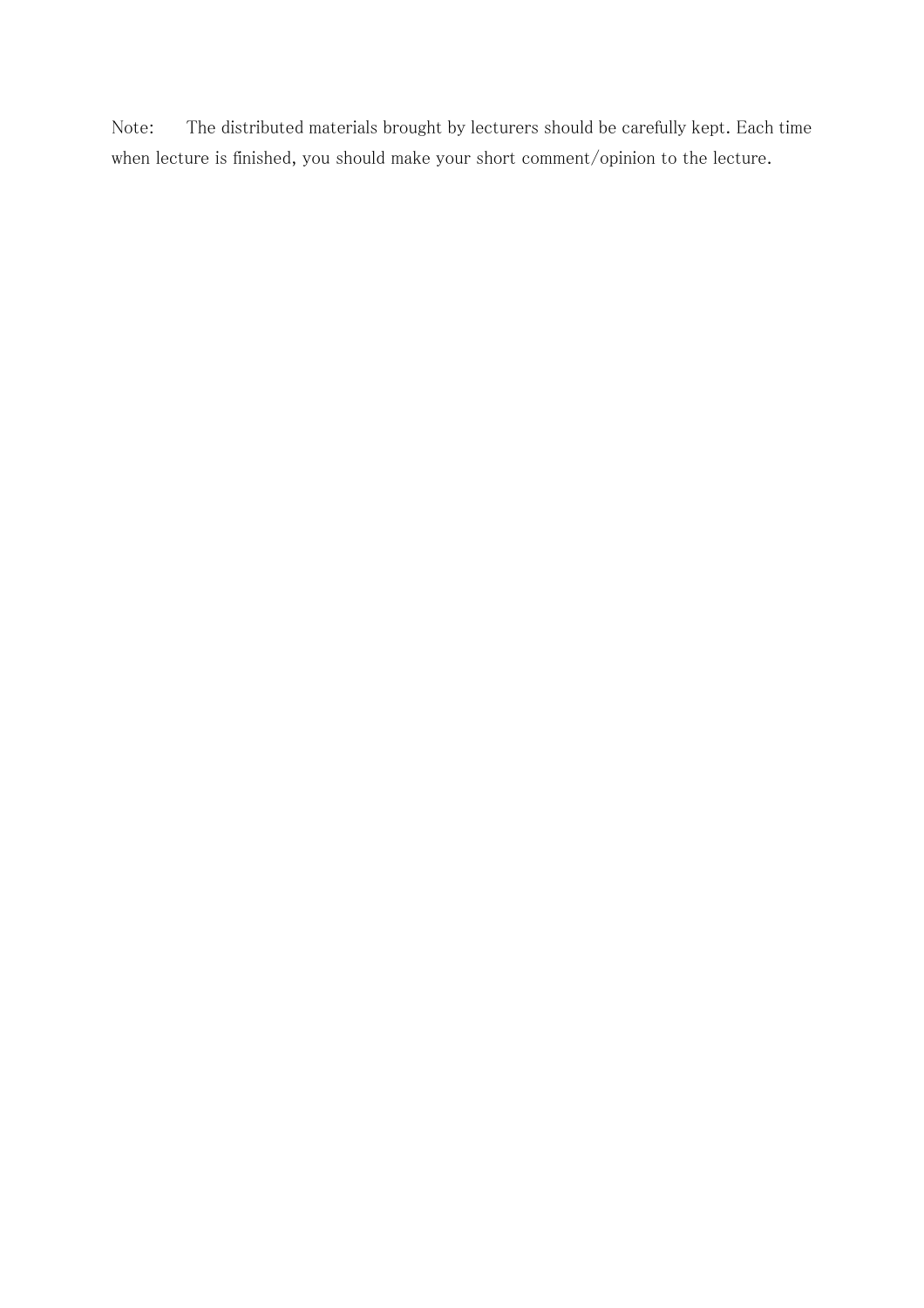## Subject name: Artificial Intelligent Economics

Dividend year: First/second year student

Teaching staffs: Yuji Aruka(coordinator), Hiroshi Deguchi(TIT), Hajime Kita(Kyoto U.), Yuhsuke Koyama(Shibaura Institute of Technology), Kazuhisa Taniguchi(Kinki U.), Tako Terano(TIT), Yoshihiro Nakajima(Osaka City U.), Naoki Mori(Osaka Prefectural U.) Requirements: Requirements to join in this lecture are not specified.

Aims and scope: We use a platform called "U-Mart system" in order to study Artificial Intelligent Market. This AI market simulator in essence is actually the same as the existing index futures trading at Osaka Stock Exchange (OSE). I t is noted that the idea of U-Mart preceded the actual one. This simulator at is origin equipped with a hybrid transaction of human and algorithmic agents. The latter can imitate a so-called high frequency transaction (HFT) by the acceleration experiment. So U-Mart is a progressive simulator to imitate the reality.

First of all, we should state our U-Mar project. Originally in 1998 U-Mart Project started as V-Mart(Virtual Mart). Now it however becomes re-nominated U-Mart. The U-Mart Project has published an English textbook (Shiozawa et. al. 2008) as one of Springer Series on Agent Based Social Systems in Spring 2008. The development of the U-Mart system during these 10 years rather was mainly engineers-driven. Now the U-Mart system is internationally recognized as a good platform for AI markets. Our project has now marked Version 4 which could be compatible with spot and futures market as well as batch and double auction. Our U-Mart Lectures consists of two parts: one is this class. The other is the class for experiment, or training program. Both lectures normally are integrated into a single Aims and Scope of U-Mart lectures. So you are recommended to join into both classes of Artificial Intelligent Economics and Artificial Intelligent Market Experiment.

Summary: The U-Mart System is an artificial intelligent market system to implement a virtual futures market with reference to the actual stock price index arbitrarily chosen, by the use of agent-based simulation techniques. This system, mutatis mutandis, contains a spot market trading as a special case. It is also noteworthy to point out two outstanding features of the 㼁-Mart system. First of all, any agent, either machine or human, does not presume a certain personal rational demand function in advance. Secondly, this system adopts a hybrid approach in a sense that a human agent can always join in the machine agent gaming setting. The latter is a technological feature, a new network innovation of artificial intelligent market system. The former is featured by an alternative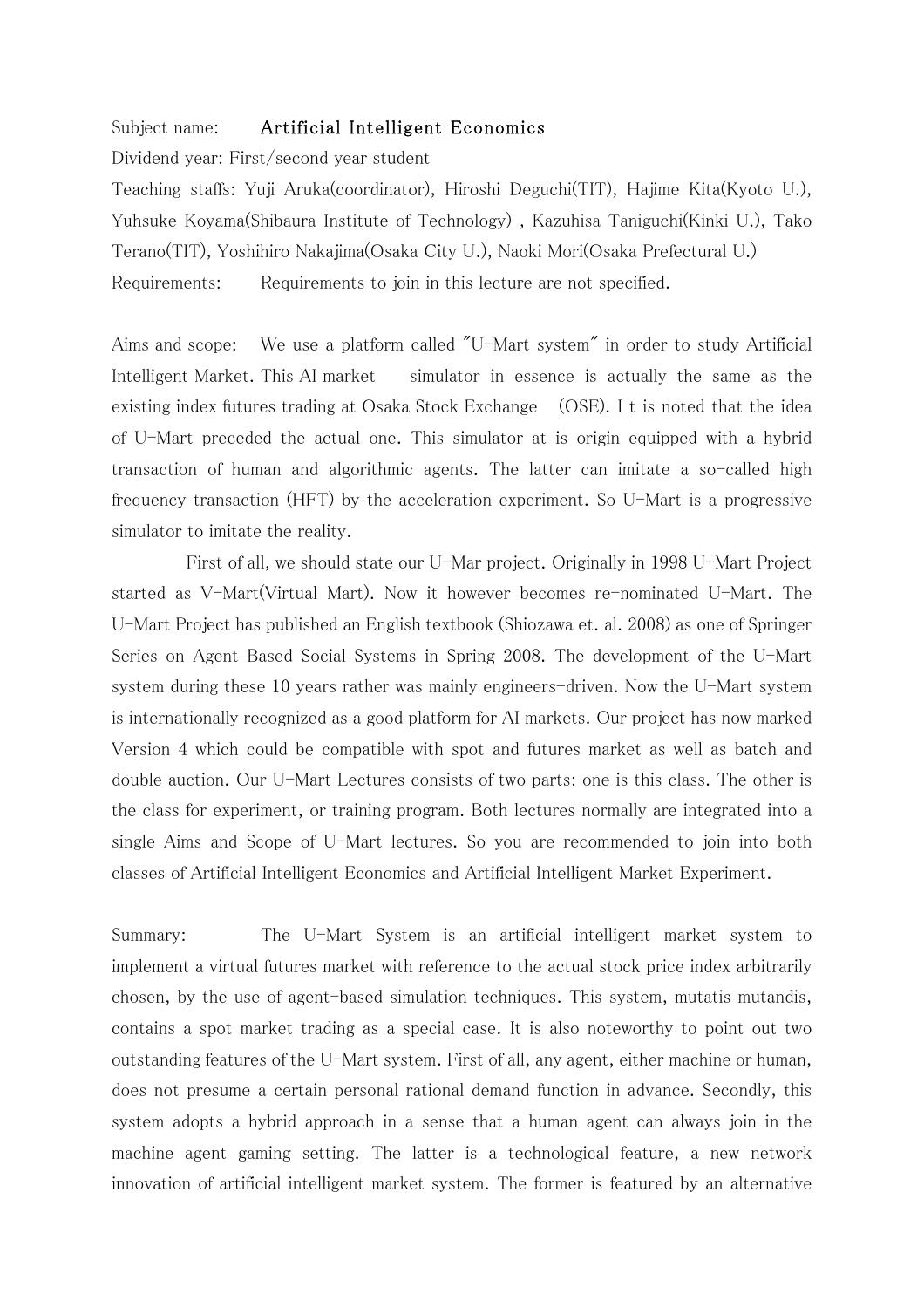approach to the neoclassical method.

Lecture plan: This class will refer to the theories of the market mechanism or auction of the financial market. In particular, U-Mart simulator imitates the fundamental profile of Tokyo Stock Exchange (TSE) as well as Osaka Stock Exchange (OSE). Now TSE and OSE are integrated into Japan Exchange Group. We will learn two methods of dealing: Itayose (Batch Auction) and Zaraba (Continuous Double Auction). the institutional settings in TSE is also exposited. Moreover, you will learn the agent based simulation in general on which the U-Mart simulator is based.

1. Introductory Guidance of AI market

2. (Prof. Yoshihiro Nakajima, Osaka City University) Introduction to the U-Mart System

3. (Prof. Yusuke Koyama, Shibaura Institute of Technology) Institution of Futures Market

4. (Prof. Kazuhisa Taniguchi, Kinki University) Market and pricing

5. (Prof. Naoki Mori, Osaka Prefectural University) Elementary Introduction of JAVA programming

6. (Prof. Yoshihiro Nakajima) Random Walk and Time Series Analysis of Prices

7. A Short Tour to Tokyo Stock Exchange

8. A Short Tour to AI Laboratory of Tokyo Institute of Technology

9. (Prof. Hajime Kita, Kyoto University) Review on the Standard Agent Set of the U-Mart System

10. (Prof. Yoshihiro Nakajima) Phase Transition and Power Law Distribution

 $11.$ (Prof. Hiroshi Deguchi, Tokyo Institute of Technology) A New Application of Gaming Simulation

12. (Prof. Takashi Yamada, Yamaguchi University) The Analysis of Price Time Series 13. (Prof. Naoki Mori, Osaka Prefectural University) JAVA Programming of U-Mart Machine Agent

(Prof. Takao Terano, Tokyo Institute of Technology) A New Application of Agent 14. **Base Simulation** 

Summing up 15.

Evaluation: Two ways for grade the credit:

1. Do a paper on the given subjects.

2. Days attended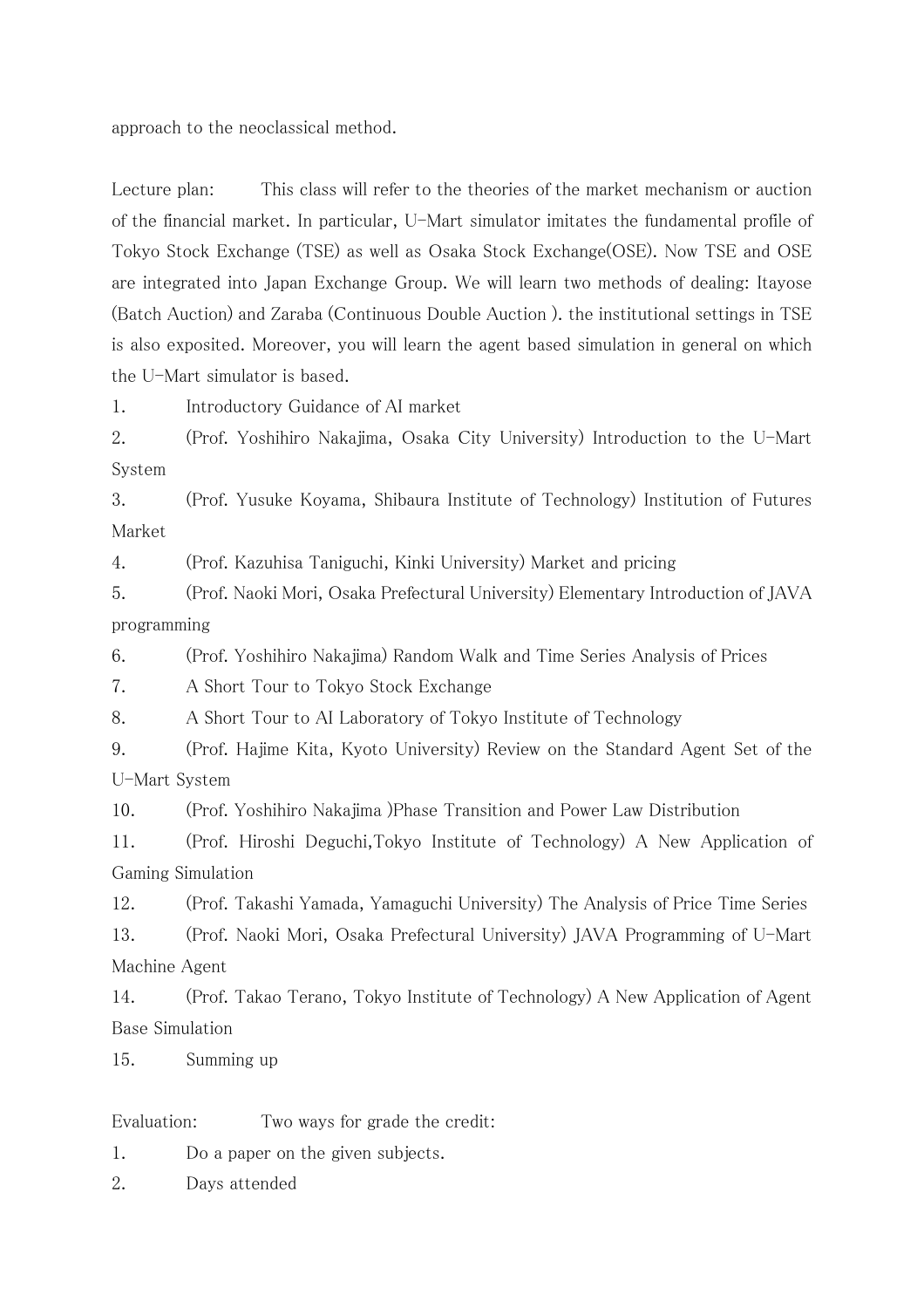Materials: Y. Shiozawa, Y. Nakajima, H. Matsui, Y. Koyama, K. Taniguchi, and F. Hashimoto, Artificial Market

Experiments with the U-Mart System, Springer ABSS Series Vol. 4, 2008, Springer-Verlag;

Kita, Hajime, Taniguchi, Kazuhisa, Nakajima, Yoshihiro (Eds.) Realistic Simulation of Financial Markets: Analyzing Market Behaviors by the Third Mode of Science, Springer Evolutionary Economics and Social

Complexity Science, Vol. 4, forthcoming, 2017

Note: You will be allocated the original materials each opportunities. After each lecture, you are obliged to check the materials. It is also recommended to read the textbooks for U-Mart.

http://www.u-mart.org/html/index.html

Special notice: This class is given co-jointly in association with the lecture titled Artificial Intelligent Market Experiment.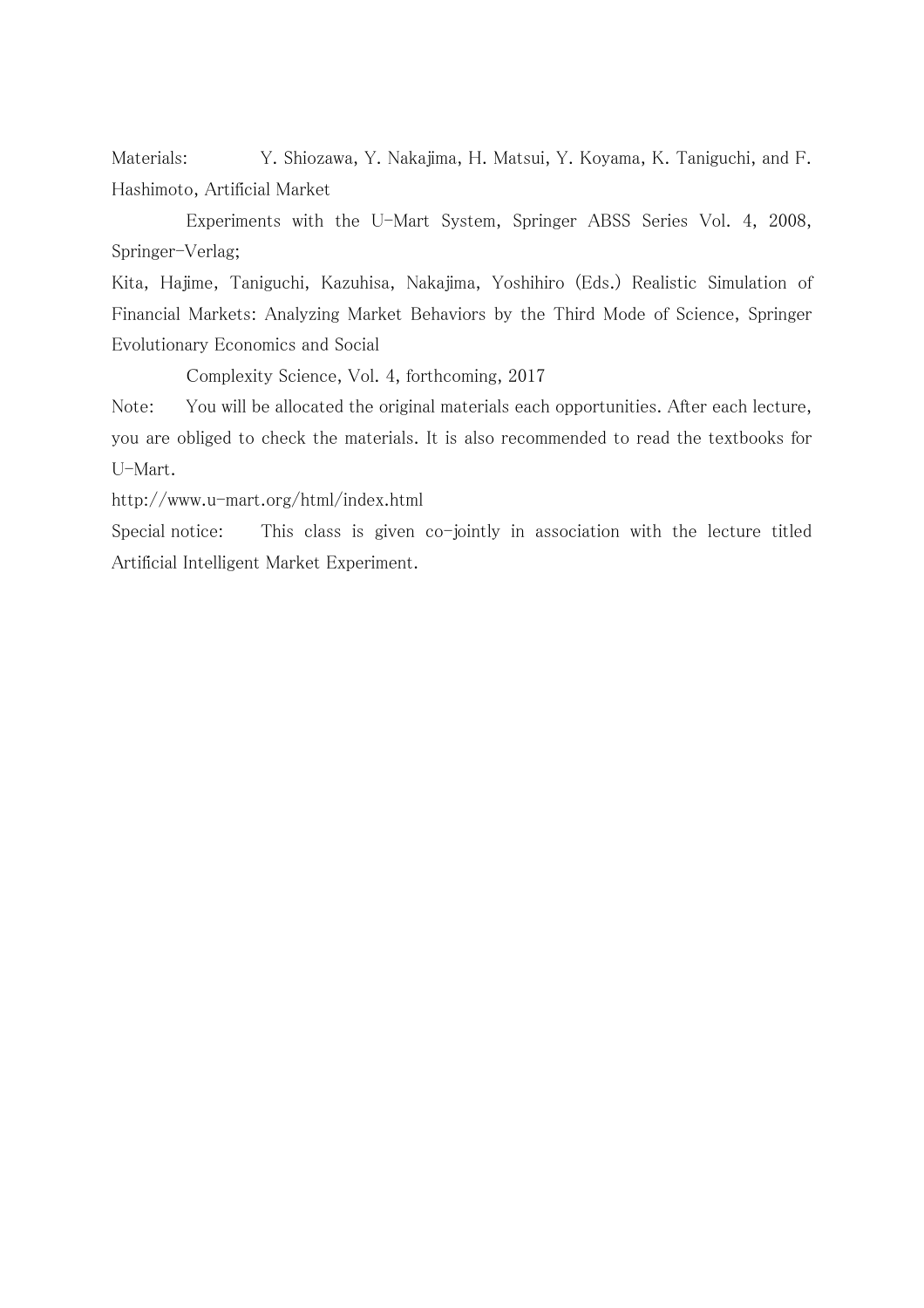## Subject name: Artificial Intelligent Market Experiment

Dividend year: First/second year student

㼀eaching staffs: Yuji Aruka(coordinator), Hiroshi Deguchi, Hajime Kita, Yuhsuke Koyama, Kazuhisa Taniguchi, Tako Terano, Yoshihiro Nakajima, Naoki Mori Requirements: Requirements to join in this lecture are not specified.

Aims and scope: We use a platform called "U-Mart system" in order to study Artificial Intelligent Market. This AI market simulator in essence is actually the same as the existing index futures trading at Osaka Stock Exchange (OSE). I t is noted that the idea of U-Mart preceded the actual one. This simulator at is origin equipped with a hybrid transaction of human and algorithmic agents. The latter can imitate a so-called high frequency transaction (HFT) by the acceleration experiment. So U-Mart is a progressive simulator to imitate the reality.

First of all, we should state our U-Mar project. Originally in 1998 U-Mart Project started as V-Mart(Virtual Mart). Now it however becomes re-nominated U-Mart. The U-Mart Project has published an English textbook (Shiozawa et. al. 2008) as one of Springer Series on Agent Based Social Systems in Spring 2008. The development of the U-Mart system during these 10 years rather was mainly engineers-driven. Now the U-Mart system is internationally recognized as a good platform for AI markets. Our project has now marked Version 4 which could be compatible with spot and futures market as well as batch and double auction. Our U-Mart Lectures consists of two parts: one is this class. The other is the class for experiment, or training program. Both lectures normally are integrated into a single Aims and Scope of U-Mart lectures. So you are recommended to join into both classes of Artificial Intelligent Economics and Artificial Intelligent Market Experiment.

Summary: The U-Mart System is an artificial intelligent market system to implement a virtual futures market with reference to the actual stock price index arbitrarily chosen, by the use of agent-based simulation techniques. In our experiments, we will have not only the training program for dealings as a human agent in the futures market but also for making a machine agent by JAVA programming. Our program is quit rudimentary only for beginners.. So we encourage you to join in our classes.

Lecture plan: The U-Mart learning will be constructed by the next parts.

- I. The introductory lessons for training market trades as a human agent
- II. The network experiments for human trading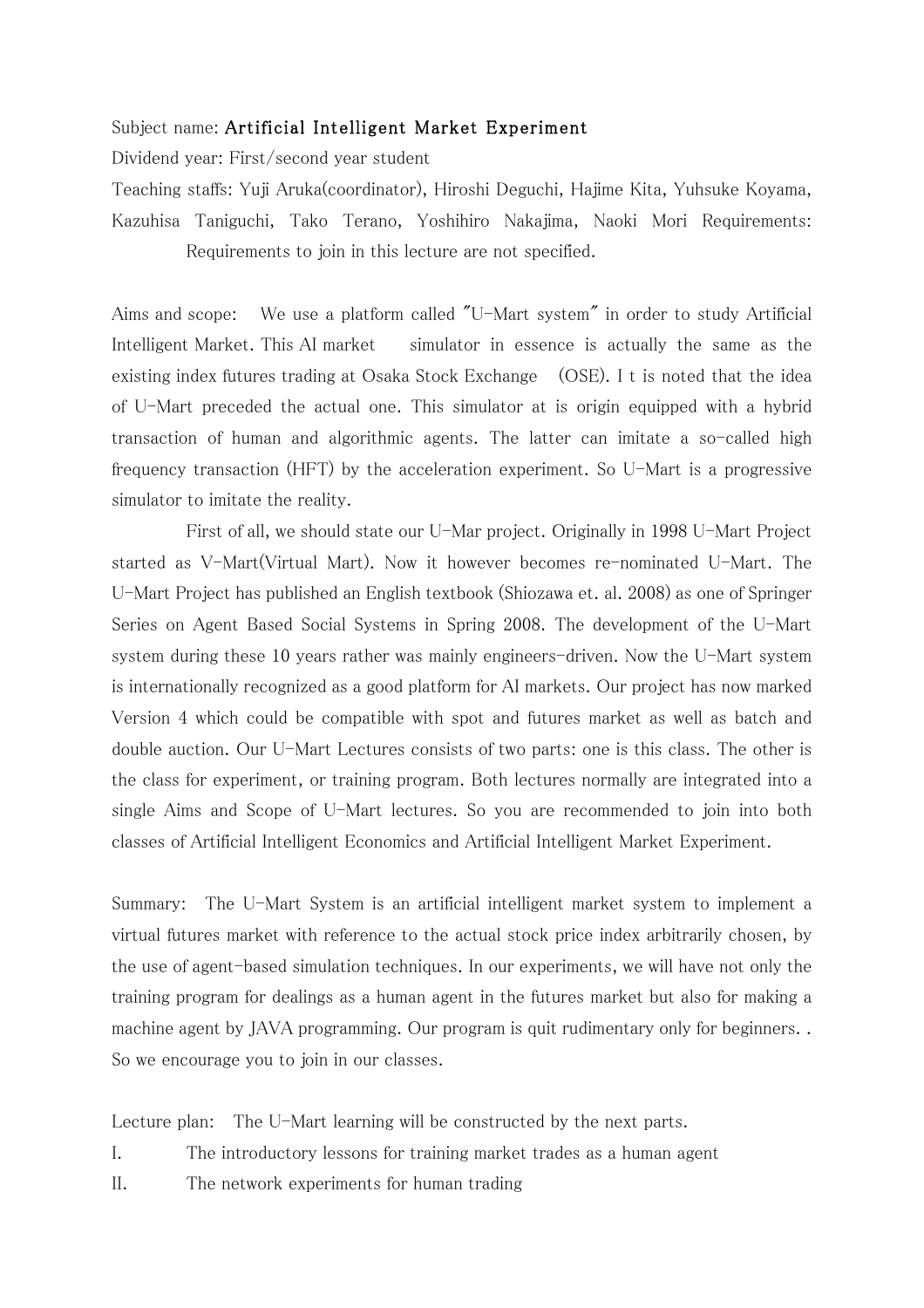III. The introductory lessons for JAVA programming for making a machine agent

IV. The network experiments for machine agents

The latter parts of III and IV seem advanced. The learning of the latter parts depend on the ability of participants. So we will mainly concentrate the first parts I and II in our lessons.

1. Introductory Guidance of the U-Mart System

2. (Prof. Yoshihiro Nakajima, Osaka City University) Play the elementary experiment

3. (Prof. Yusuke Koyama, Shibaura Institute of Technology) Play the traditional version of Itayose (Batch Auction)

4. (Prof. Kazuhisa Taniguchi, Kinki University) Learn the Analysis of the Market Experiment in the case of Itayose (Batch Auction)

5. (Prof. Naoki Mori, Osaka Prefectural 㼁niversity) Play the traditional version of Zaraba (Double Auction)

6. (Prof. Yoshihiro Nakajima) Learn the Analysis of the Market Experiment in the case of Zaraba (Double Auction)

7. A Short Tour to Tokyo Stock Exchange

8. A Short Tour to AI Laboratory of Tokyo Institute of Technology

10. (Prof. Yoshihiro Nakajima ) An elementary method to design the market simulation by the use of the Excel sheet

11. (Prof. Hiroshi Deguchi, Tokyo Institute of Technology) A New Application of Gaming Simulation (continued from the last lecture unit)

12. (Prof. Takashi Yamada, Yamaguchi University) The Analysis of Price Time Series (continued from the last lecture unit)

13. (Prof. Naoki Mori, Osaka Prefectural University) Try to make a new machine agent

14. (Prof. Takao Terano, Tokyo Institute of Technology) A New Application of Agent Base Simulation (continued from the last lecture unit)

15. Summing up

Evaluation: Two ways for grade the credit:

1. Do a paper on the given subjects.

2. Days attended

Materials: Y. Shiozawa, Y. Nakajima, H. Matsui, Y. Koyama, K. Taniguchi, and F. Hashimoto, Artificial Market

Experiments with the U-Mart System, Springer ABSS Series Vol. 4, 2008,